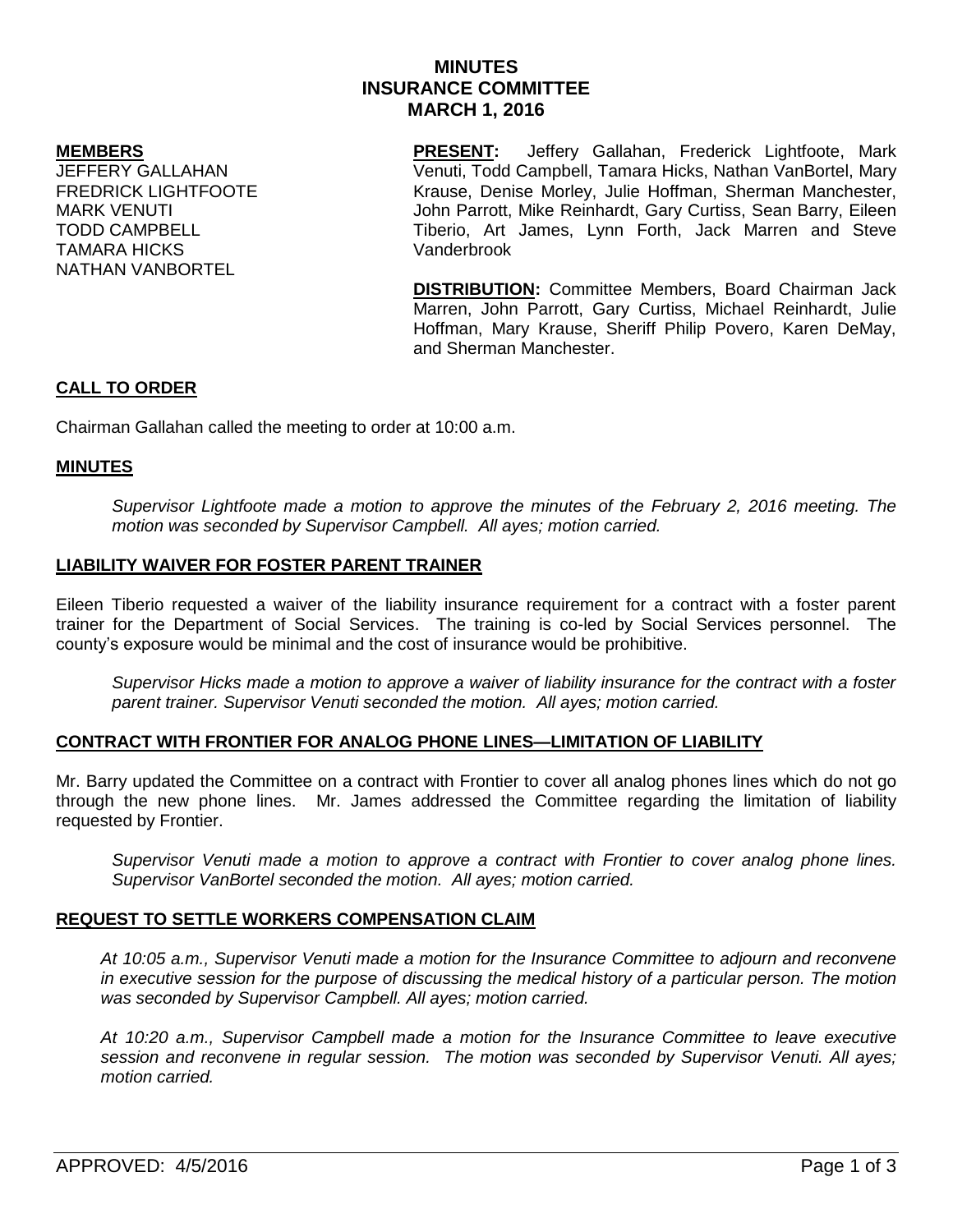# **MINUTES INSURANCE COMMITTEE MARCH 1, 2016**

## **MERCY FLIGHT CONTRACTS**

Ms. Krause addressed the Committee regarding the Mercy Flight discussion from the last Insurance Committee meeting. The workers compensation claim for our employee was paid at the Medicare rate.

Ms. Krause also addressed the current contract the County has with Mercy Flight regarding the 24/7 availability of medical helicopters. Mercy Flight has been approaching towns asking for further contributions. The scope of the county contract is similar to the scope of what is being presented to the towns. The county contract covers the entire county and the town contracts would only be necessary if the county contract should lapse. Future contracts with Mercy Flight will include language differentiating the county and town contracts with differences in respect to the educational and training services provided by Mercy Flight to both the county and individual towns.

### **POLICY REGARDING DEVIATIONS FROM COUNTY INSURANCE / LIABILITY REQUIREMENTS**

Mr. James addressed the Committee because there have been several contracts recently with deviations to the standard liability. Current procedure requires the County Attorney's Office to present such contracts to the Insurance Committee for approval. Mr. James is requesting permission for him to consult with John Parrott and Mike Reinhardt on deviations and only receive Committee approval on contracts they are not comfortable approving. The Committee discussed the request and agrees to allow Mr. James, Mr. Reinhardt and Mr. Parrott the discretion on deviations to the standard liability with the understanding that any contracts with unusual liability concerns are to be brought to the Insurance Committee for approval.

### **USE OF COUNTY PROPERTY FOR EVENTS**

Mr. Vanderbrook and Mr. Reinhardt addressed the Committee regarding the use of county property for large events. Mr. Reinhardt would like to address the current permit process in regard to liability issues and performing a risk management assessment for large events. With Committee approval, the County Attorney's Office and the Department of Public Works can start looking into the issues at depth and determine a solution. The Committee discussed the issues and agrees a solution needs to be in place before the beginning of the summer season. Mr. Reinhardt will start the process and report back to the Committee in April.

### **MWECC BENCHMARK REPORT**

Mr. Parrott addressed the Committee on the Midwest Employers Casualty Company's Benchmark Report. The report includes a best practice mark and benchmark to compare with Ontario County's marks. Overall, the county performed better than the benchmark.

Ms. Krause thanked everyone involved in the workers compensation process for the collaborative effort which delivered successful results.

### **TOWERS WATSON ACTUARIAL UPDATE**

Mr. Parrott requested approval from the Committee members for Towers Watson to do actuarial reviews of the property/liability and workers compensation self-insurance plans. The proposed total cost will be \$35,000.

*Supervisor Lightfoote made a motion to approve Towers Watson to do actuarial reviews of the property/liability and workers compensation self-insurance plans. Supervisor VanBortel seconded the motion. All ayes; motion carried.*